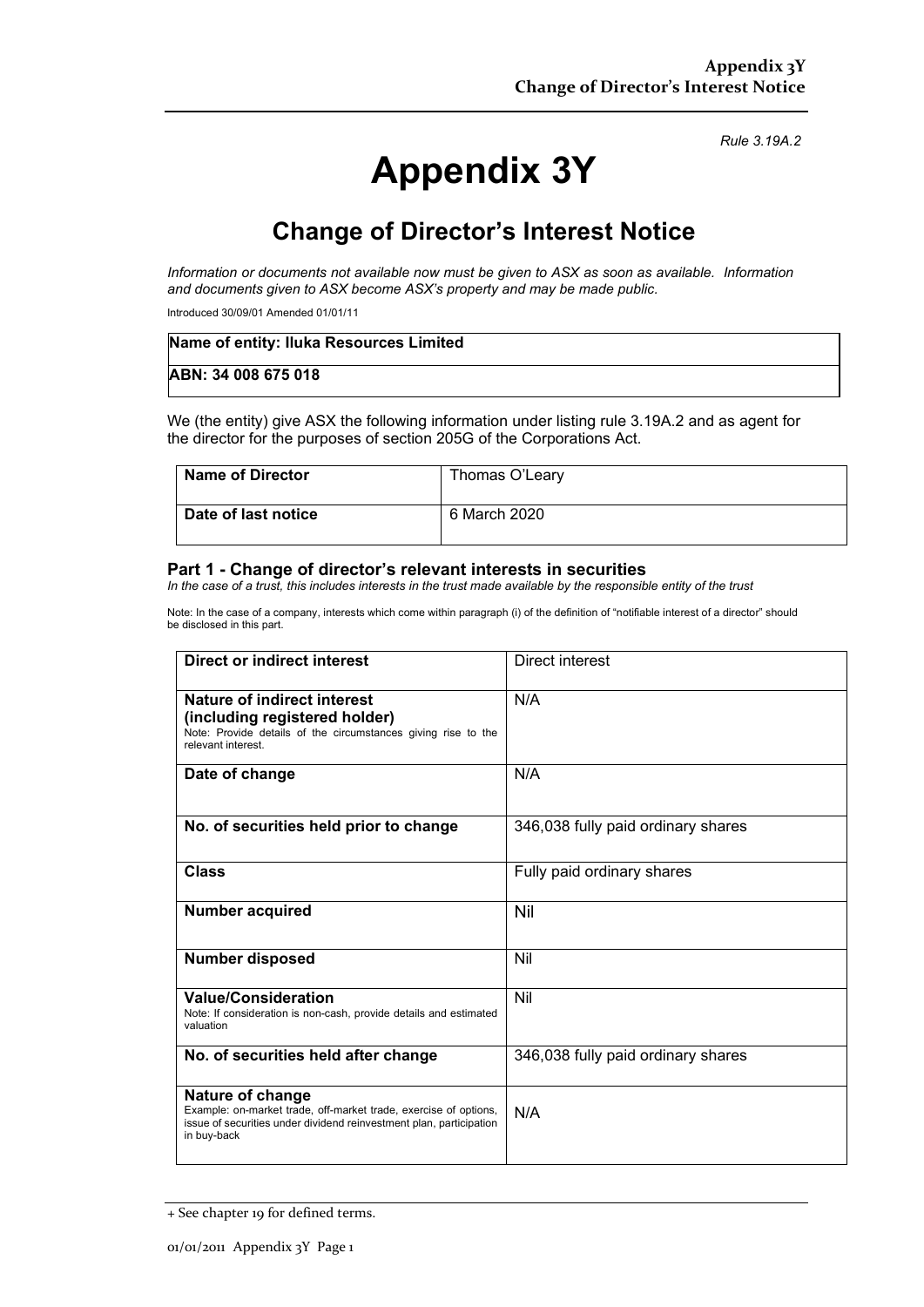### **Part 2 – Change of director's interests in contracts**

Note: In the case of a company, interests which come within paragraph (ii) of the definition of "notifiable interest of a director" should be disclosed in this part.

| <b>Detail of contract</b>                                                                                                                                                   | Contract / 2016 Long Term Incentive Plan ('LTIP')                                                                                                                                                                                                                                                                                |  |
|-----------------------------------------------------------------------------------------------------------------------------------------------------------------------------|----------------------------------------------------------------------------------------------------------------------------------------------------------------------------------------------------------------------------------------------------------------------------------------------------------------------------------|--|
|                                                                                                                                                                             | <b>2017 LTIP</b>                                                                                                                                                                                                                                                                                                                 |  |
|                                                                                                                                                                             | 2018 Executive Incentive Plan ('EIP')                                                                                                                                                                                                                                                                                            |  |
|                                                                                                                                                                             | 2019 EIP                                                                                                                                                                                                                                                                                                                         |  |
| <b>Nature of interest</b>                                                                                                                                                   | Issue of performance and restricted rights which are an<br>additional grant to the: 2016 LTIP; 2017 LTIP; 2018 EIP;<br>and 2019 EIP, as a result of the demerger of Deterra<br>Royalties Limited and as disclosed in section 4.6 of the<br>Demerger of Deterra Royalties Limited by Iluka Resources<br>Limited Demerger Booklet. |  |
| Name of registered holder<br>(if issued securities)                                                                                                                         | N/A                                                                                                                                                                                                                                                                                                                              |  |
| Date of change                                                                                                                                                              | 30 December 2020                                                                                                                                                                                                                                                                                                                 |  |
| No. and class of securities to which<br>interest related prior to change<br>Note: Details are only required for a contract in relation<br>to which the interest has changed | Contract / 2016 LTIP:<br>253,375 Performance Rights provided in respect of the<br>director's 2016 LTIP grant                                                                                                                                                                                                                     |  |
|                                                                                                                                                                             | 2017 LTIP:<br>246,493 Performance<br>Rights<br>provided<br>under<br>the<br>Company's 2017 LTIP                                                                                                                                                                                                                                   |  |
|                                                                                                                                                                             | 2018 EIP:<br>76,148 Performance Rights, as approved by shareholders<br>at the 2018 AGM                                                                                                                                                                                                                                           |  |
|                                                                                                                                                                             | 2019 EIP:<br>67,563 Restricted Rights, as approved by shareholders at<br>the 2019 AGM                                                                                                                                                                                                                                            |  |
|                                                                                                                                                                             | 42,877 Performance Rights, as approved by shareholders<br>at the 2019 AGM                                                                                                                                                                                                                                                        |  |
| Interest acquired                                                                                                                                                           | <b>30 December 2020</b><br>Issue of performance and restricted rights 2016 LTIP:<br>208,074 Performance Rights                                                                                                                                                                                                                   |  |
|                                                                                                                                                                             | 2017 LTIP:<br>202,422 Performance Rights                                                                                                                                                                                                                                                                                         |  |
|                                                                                                                                                                             | 2018 EIP:<br>62,534 Performance Rights                                                                                                                                                                                                                                                                                           |  |
|                                                                                                                                                                             | 2019 EIP:<br>55,484 Restricted Rights<br>35,211 Performance Rights                                                                                                                                                                                                                                                               |  |

<sup>+</sup> See chapter 19 for defined terms.